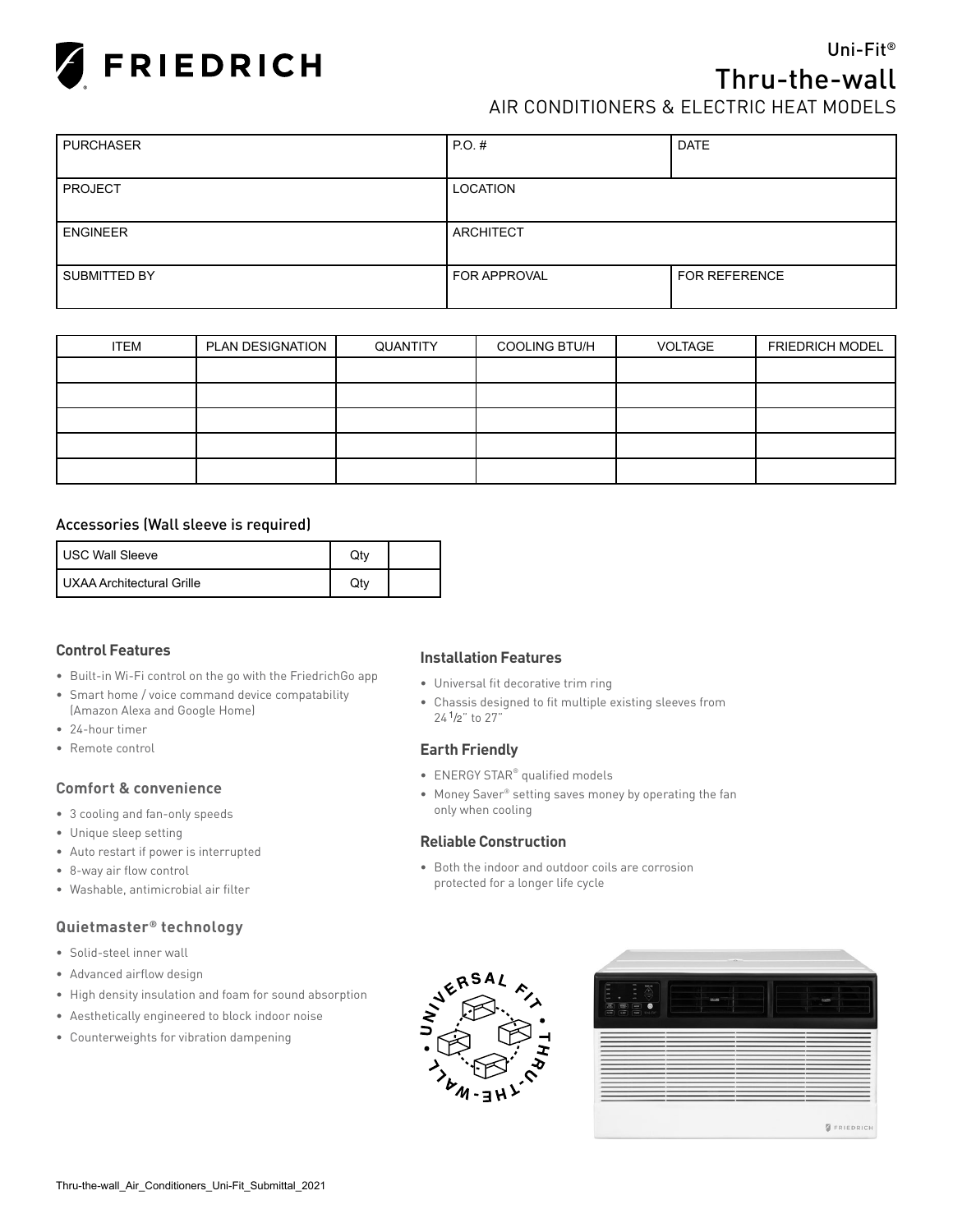# **INSTALLATION**

## **UNI-FIT® INSTALLS IN MANY EXISTING SLEEVES**

| Sleeve<br><b>Dimensions</b> | Friedrich<br>USC Sleeve | Amana  | Carrier<br>[51S]<br>Seriesl | Fedders/<br>Emerson/<br>Friedrich WSE | Emerson/<br>Fedders | GE/<br>Hotpoint | Whirlpool    | White-Westinghouse/<br>Frigidaire/ Carrier (52F<br>Seriesl |
|-----------------------------|-------------------------|--------|-----------------------------|---------------------------------------|---------------------|-----------------|--------------|------------------------------------------------------------|
| Height<br><i>linchesl</i>   | 151/2                   | 15 5/8 | 16 7/8                      | 163/4                                 | 15 3/4              | 15 5/8          | 161/2        | 15 1/4                                                     |
| Width<br>(inches)           | 25 7/8                  | 26     | 253/4                       | 27                                    | 263/4               | 26              | 25 7/8       | 251/2                                                      |
| Depth<br>(inches)           | 163/4                   | 16 7/8 | 18 5/8                      | 16 3/4 or 19 3/4                      | 15                  | 16 7/8          | 17 1/8 or 23 | 16, 17 1/2 or 22                                           |

## **SLEEVE/CHASSIS DIMENSIONS**

|                      |             |                                                     |              | Depth<br>with | Minimum<br><b>Extension</b> | Minimum<br><b>Extension</b> | Thru-the-wall<br><b>Finished Hole</b> |                     |                          |  |  |
|----------------------|-------------|-----------------------------------------------------|--------------|---------------|-----------------------------|-----------------------------|---------------------------------------|---------------------|--------------------------|--|--|
| Model                | Height      | Width                                               | Depth        | Front         | Into Room                   | Outside                     | Height                                | Width               | Max. Depth               |  |  |
| Uni-Fit <sup>®</sup> |             |                                                     |              |               |                             |                             |                                       |                     |                          |  |  |
| <b>USC Sleeve</b>    |             | $15^{1}/2$ " $25^{7}/8$ " $16^{3}/4$ " $20^{1}/2$ " |              |               | $\overline{a}$              | 1/2"                        |                                       | $15^3/4"$ $26^1/8"$ | $16^{1}/4"$              |  |  |
| UCT, UET Chassis     | $14^{3}/8"$ | 24"                                                 | $18^{1/2}$ " | $20^{1}/s$ "  | $3^{3}/4"$                  | $\overline{\phantom{m}}$    | -                                     |                     | $\overline{\phantom{a}}$ |  |  |

## IMPORTANT:

UCT and UET chassis w/front fully installed into USC sleeve extends into the room as shown at right



## **OPTIONAL ACCESSORIES**

## Uni-Fit® USC Sleeve Exterior Grilles





#### STANDARD GRILLE

Ships with USC sleeve. Expanded aluminum grille designed for use with USC sleeve.

ARCHITECTURAL GRILLE-UXAA

Optional extruded brushed aluminum grille.

## IMPORTANT:

When installing into an existing sleeve, consult Installation Section of your Installation/Operation Manual to determine whether or not the grille needs to be replaced and/or a baffle adapter (included with chassis) should be used.

USC wall sleeve ships with weather panels and grille.

Sleeve is shown at right with standard painted steel inner panel, painted steel outer panel and standard grille<br>Inner weather panel USC sleeve Duter weather panel Standard grille